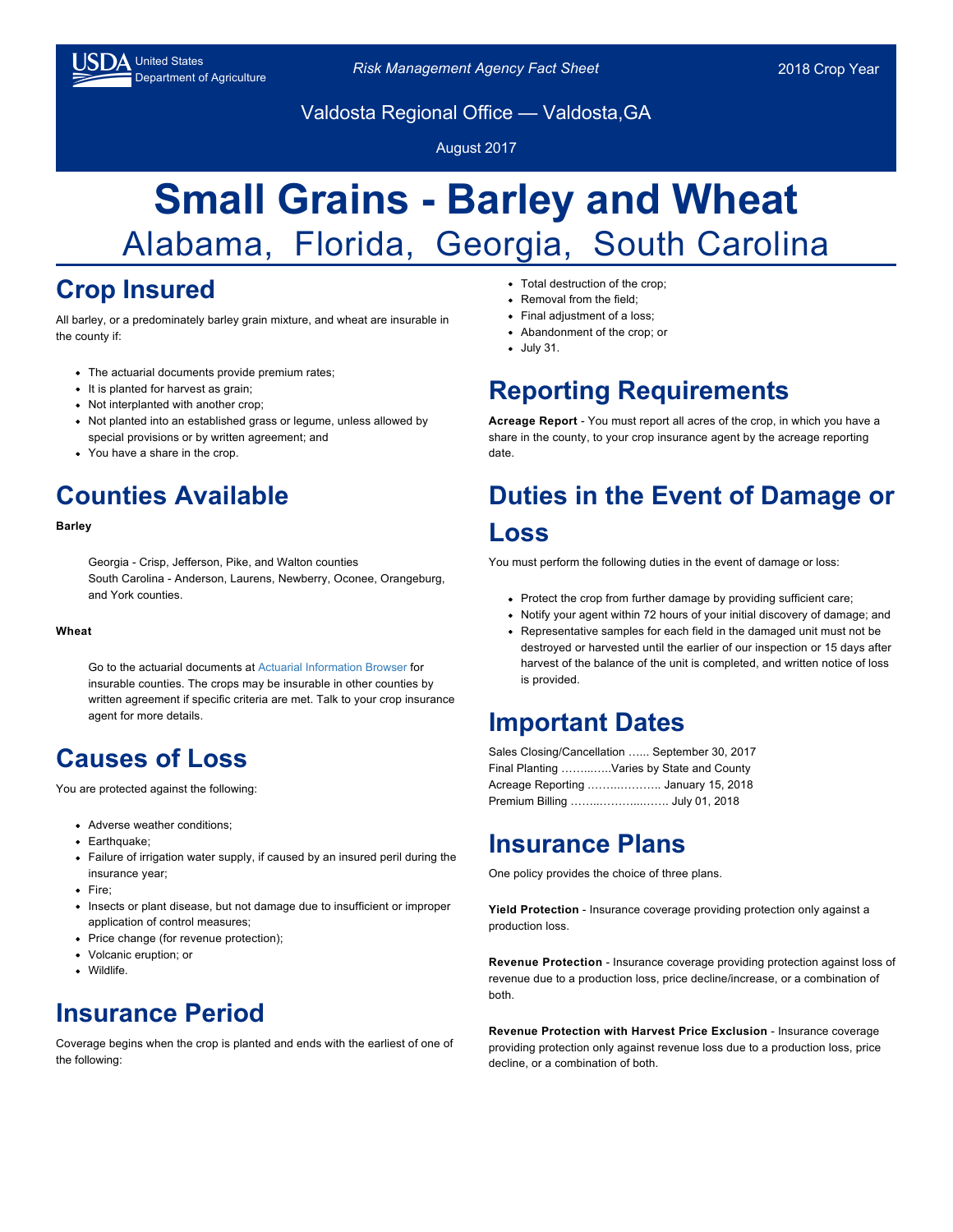### **Prices**

**Projected Price** - Determined from the Chicago Board of Trade (CBOT) average daily settlement price of the July futures contracts for corn when assessing barley pricing and wheat for wheat pricing. The average daily settlement period used is August 15 through September 14, according to the Commodity Exchange Price Provisions (CEPP). The projected price is used to calculate your premium and any prevented planting payment.

**Harvest Price** - Determined from the CBOT average daily settlement price of the July futures contracts for corn when assessing barley pricing and wheat for wheat pricing. The average daily settlement period used is June 1 through June 30 according to the CEPP. For more information talk your crop insurance agent or go to [Actuarial Information Browser](https://webapp.rma.usda.gov/apps/ActuarialInformationBrowser/).

# **Definitions**

**Approved Yield** - The average of the actual production history (APH) yields, assigned or adjusted yields, or unadjusted transitional yields that your insurance company calculates and approves.

**Cancellation Date** - The calendar date when coverage for the crop automatically renews unless canceled in writing by either you or the company, or terminated according to the policy terms.

Harvest Price Exclusion - Revenue protection with the harvest price excluded when determining the revenue guarantee. The harvest price is not excluded for determining value of production for losses.

**Production Guarantee** - Bushels guaranteed per acre determined by multiplying your approved yield (based on your records) by the coverage level percentage you choose.

**Revenue Protection Guarantee** - For revenue protection only, amount determined by multiplying the production guarantee by the greater of the projected price or the harvest price. If you choose the harvest price exclusion, the production guarantee is only multiplied by the projected price.

# **Insurance Units**

**Basic Units** - A basic insurance unit includes all your insurable wheat or barley acreage in the county in which you have 100 percent share and includes any cash-rented land. If you also grow wheat or barley on shares with another entity, that acreage is a separate basic unit. A variable premium discount applies for wheat and a 10 percent premium discount applies for barley.

**Optional Units** - A basic unit may be divided into two or more optional units by Farm Service Agency farm number (FN), irrigated and non-irrigated acreage, or organic practice. No premium discount applies.

**Enterprise Unit** - All insurable barley or wheat in the county in which you have a share. To qualify for an enterprise unit, you must:

- Insure under yield or revenue protection; and
- Have at least two FNs that each have the lesser of 20 acres or 20 percent of the insured crop acreage in the enterprise unit; or
- Have one FN with at least 660 planted acres.
- A variable premium discount and increased premium subsidy apply.

**Whole Farm Unit** - Available for revenue protection policies only. A variable premium discount applies. You will be required to pay separate administrative fees for each crop included in the whole-farm unit. Talk to your crop insurance agent for more details about units.

# **Coverage Levels and Premium Subsidies**

Coverage levels range from 50 to 85 percent of your approved yield. You may choose one coverage level for all your irrigated acreage in the county and a different coverage level for all your non-irrigated acreage. For example, an approved yield of 50 bushels per acre would result in a guarantee of 32.5 bushels per acre at the 65-percent coverage level. Crop insurance premiums are subsidized as shown in the following table. Your share of the premium will be 100 percent minus the subsidy amount. For example, if you choose the 65 percent coverage level, the premium subsidy is 59 percent for basic or optional units. Your premium share is 41 percent of the premium for basic or optional units (100 - 59 = 41 percent), and 20 percent for an enterprise or whole farm unit (100 - 80 = 20 percent).

| <b>Item</b>               | <b>Percent</b> |    |    |    |    |    |    |    |
|---------------------------|----------------|----|----|----|----|----|----|----|
| <b>Coverage Level</b>     | 50             | 55 | 60 | 65 | 70 | 75 | 80 | 85 |
| <b>Premium Subsidy</b>    | 67             | 64 | 64 | 59 | 59 | 55 | 48 | 38 |
| <b>Your Premium Share</b> | 33             | 36 | 36 | 41 | 41 | 45 | 52 | 62 |

Catastrophic Risk Protection (CAT) coverage is fixed at 50 percent of your approved yield and 55 percent of the projected price. CAT is 100 percent subsidized with no premium cost to you. There is an administrative fee of \$300 per crop, per county regardless of the acreage.

# **Prevented Planting**

Prevented planting coverage is 60 percent of your production guarantee for timely planted acreage. If you pay an additional premium, you may increase your prevented planting coverage to a level specified in the actuarial documents.

# **Replanting**

The amount of the replanting payment per acre is the lesser of 20 percent of the production guarantee, or four bushels for wheat, or five bushels for barley, multiplied by the projected price for the small grain crop, and multiplied by the percent share.

# **Supplemental Coverage Option**

This policy endorsement provides additional coverage for a part of your wheat policy deductible up to the 86 percent coverage level (barley in York, South Carolina only). SCO may be added to individual yield or revenue plans. The coverage is based on your expected crop value. The trigger for a loss is based on an area loss in yield or revenue. Talk to your crop insurance agent for county availability and detailed information on this endorsement.

### **Loss Example**

A yield protection loss occurs when wheat or barley production for the unit falls below the production guarantee due to damage from a covered cause of loss. Revenue protection loss occurs when the value of production-to-count is less than the revenue protection guarantee due to a production loss and/or a loss of revenue.

Assume wheat with an approved yield of 48 bushels per acre, 75 percent coverage level, 100 percent share, and a one-acre basic unit. The projected price is \$5.04 and the harvest price is \$4.96. Due to an insurable cause of loss, the production-to-count is 20 bushels.